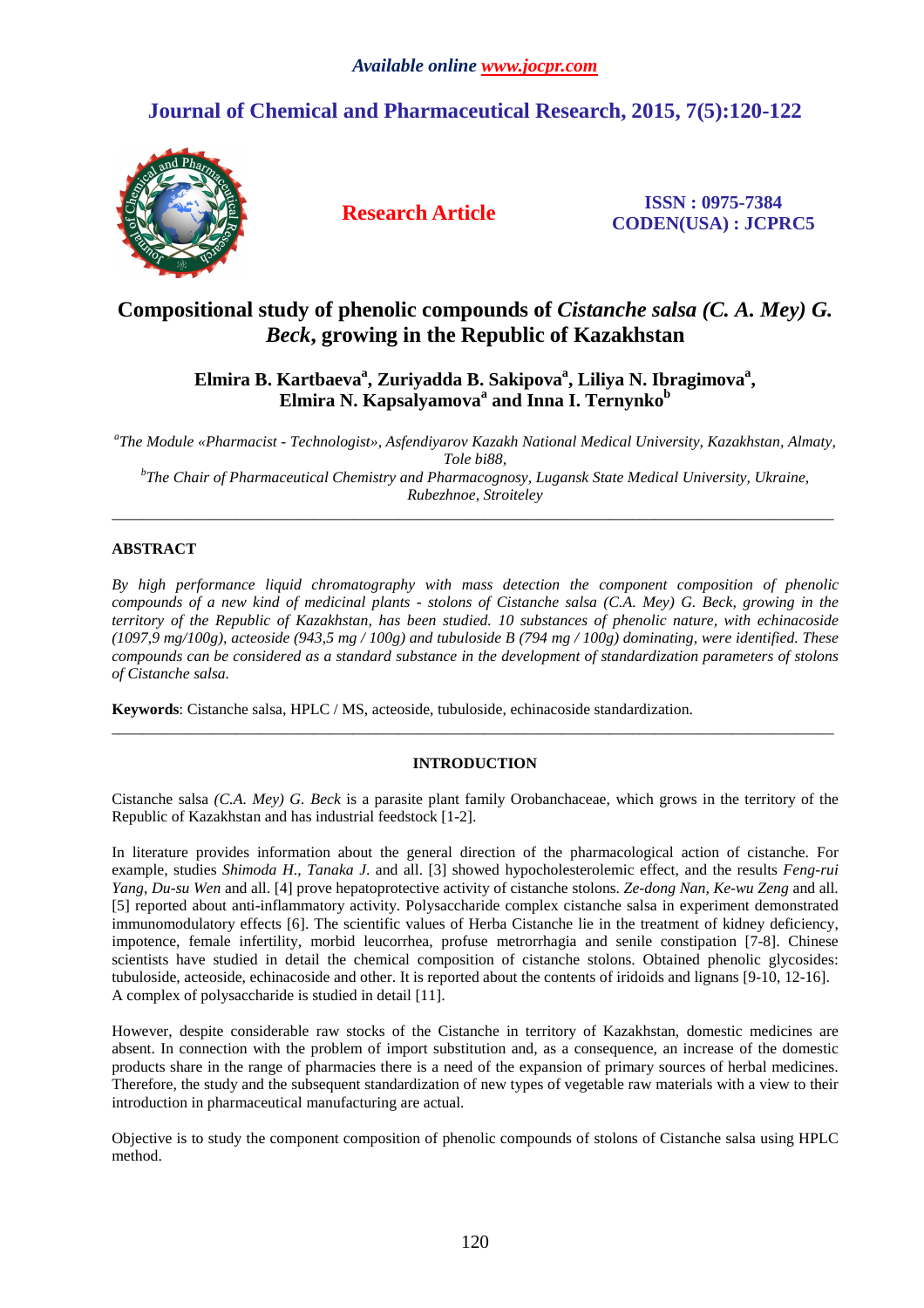### **EXPERIMENTAL SECTION**

*\_\_\_\_\_\_\_\_\_\_\_\_\_\_\_\_\_\_\_\_\_\_\_\_\_\_\_\_\_\_\_\_\_\_\_\_\_\_\_\_\_\_\_\_\_\_\_\_\_\_\_\_\_\_\_\_\_\_\_\_\_\_\_\_\_\_\_\_\_\_\_\_\_\_\_\_\_\_*

**Materials:** Stolons of Cistanche salsa were harvested in the desert of Moinkum, Almaty region, the village of Bakanas in June-July 2014.

**Methods:** Analysis was performed by high performance liquid chromatography / mass spectrometry using the system of a liquid chromatograph HP 1100 Series model (company Agilent Technologies, Inc., CA, USA), equipped with a flowing vacuum degasser, a four-channel low pressure gradient pump, an automatic injector, column oven, UV and mass spectrometry detectors.

Chromatographic separation of the phenolic compounds was performed using a column «ZORBAX Eclipse XDB-C18», the size of 2,1  $\times$  50 mm, which is filled with octadecylsilyl silica gelpolymer having a particle size of 1,8 microns. Chromatography was carried out in the following regime: the mobile phase velocity of 0,2 ml / min; eluent operating pressure of 175-200 kPa; column oven temperature of 30 ° C; 2 mkl sample volume; gradient eluent feed mode (eluent A – methanol, eluent B – 0,2% formic acid solution): 0-36 min 10% A - 90% B; 36 min - 100% B.

Investigations were carried out under the following detection parameters: the scale of measurement of 1,0; scan time of 0,5 s; spectrum removing options of 200-550 nm (for each peak); the wave lengths of 254, 334, 350, 410, 450, 550 nm.

Chromatography of solutions was performed at least three times till the requirements for compliance with the chromatographic system were met.

**Obtaining an extract and preparation of the sample:** Sample preparation was carried out in two stages: 1) obtaining an extract from Cistanche raw materials; 2) proper sample preparation. The extract was prepared as follows: 2 g of initially crushed dry stolon Cistanche salsa was inundated in the hermetic vessel with 80% methyl alcohol until mirror formed and was left for the material to soften. After that 80% methyl alcohol was added to achieve ratio feed – extractant 1:10; then microwave extraction was carried out according to the following program: start - 5 minutes, extraction - 10 min, cooling - 10 min.

Extraction temperature regime: on the right -  $360^\circ$ , on the left - 110-120  $^\circ$  C. Purification of the obtained extract from ballast material was achieved through centrifugation at 9000 rev / min for 5 min. The purified extract was decanted and evaporated to ointment like state. Sample preparation was performed as follows: the obtained extract was dissolved in 20% dimethyl sulfoxide solution in methanol (9,6mg extract per 1 ml of solvent) and filtered through a Teflon membrane filter having a pore size of 0,45mkl into the vial for analysis.

Management of chromatographic system, obtaining of chromatograms and calculating of results were performed using the Agilent software. Identification of the mixture components was carried out by comparing their retention parameters, the data of the UV spectra and mass spectra with those of standard substances or using literature data.

**Statistical analysis:** The data were presented as mean ±SD of five experiments. The results were processed by methods of variation statistics using a standard statistical software package «Statistica 6,0»

#### **RESULTS**

Cistanche salsa extract chromatograms are shown in Figure 1. Results of determination of phenolic compounds and their retention parameters are given in the Table 1.<br>
echinacoside



**Fig. 1 Chromatogram of the extract Cistanche salsa**